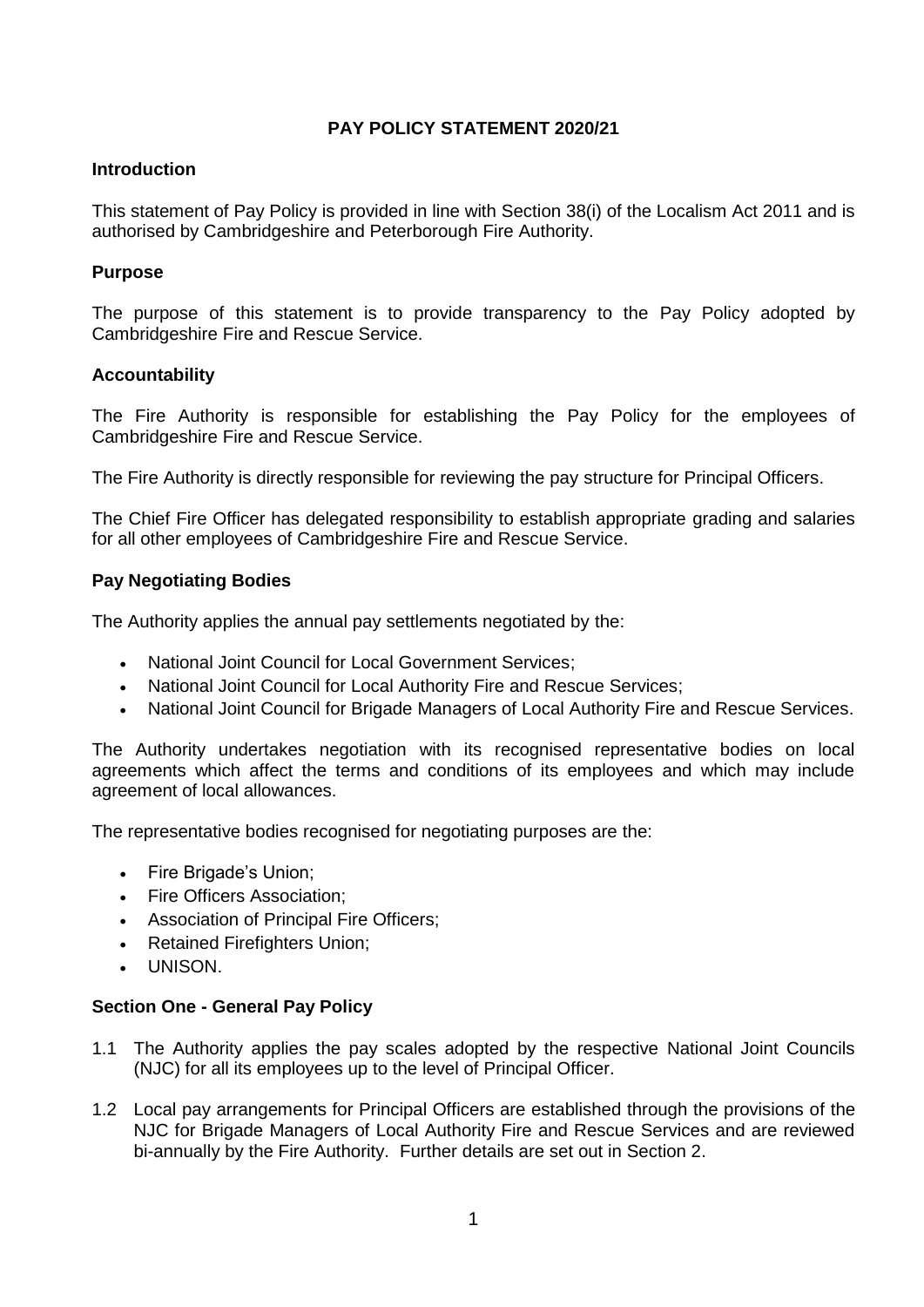- 1.3 The number and level of roles within the Service are determined by the Fire Authority on advice from the Chief Fire Officer.
- 1.4 Pay Policy reflects the different roles, duties and responsibilities undertaken by service employees. This is reflected in pay differentials between different groups of workers and between workers in the same pay group. The pay bands established are based on nationally applied role maps (operational employees) or grading bands established through a job evaluation process (professional support services employees).
- 1.5 Pay Policy reflects adherence to the principle of "equal pay for work of equal value". Since April 2018 the Service has complied with the requirements of the Equality Act 2010 and reported on any gender pay gaps; it will continue to do this annually and is committed to taking relevant action to reduce any such gaps.
- 1.6 In applying its policy, the Authority will work to eliminate any elements which may, directly or indirectly, discriminate unfairly on the grounds of sex, race, colour, nationality, ethnic or national origin, age, marital status, having dependants, sexual orientation, gender reassignment, religion or belief, trade union activity, disability or any other factors. Parttime workers receive the same pay and remuneration as full-time workers undertaking the same job role on a pro-rata basis.

#### Generic Pay Information

1.7 Pay multiples

The idea of publishing the ratio of the pay of an organisation's top earner to that of its lowest earner has been recommended in order to support the principles of Fair Pay (Will Hutton 2011) and transparency.

The current lowest ratio is 1:7.75; this will be monitored each year within the Statement of Pay Policy.

## **Section Two - Pay Policy for Principal Officers**

## 2.1 General Principles

- 2.1.1 National pay awards negotiated by the NJC for Brigade Managers of Local Authority Fire and Rescue Services are applied by the Authority on an annual basis. This represents a cost-of-living increase.
- 2.1.2 The Performance Review Committee undertakes an annual review of performance, in accordance with the performance system in place for Principal Officers (Chief Fire Officer, Deputy Chief Executive and Assistant Chief Officer). Members of this Committee agree a series of objectives at the start of the financial year; these objectives are formally assessed by the Committee at the end of the financial year.
- 2.1.3Performance related pay for Area Commanders was paid in 2019/20 at a rate of 3.5% of their basic pay plus flexi and Group Commanders were paid 2.25% of their basic pay plus flexi, weekend resilience and positive hours.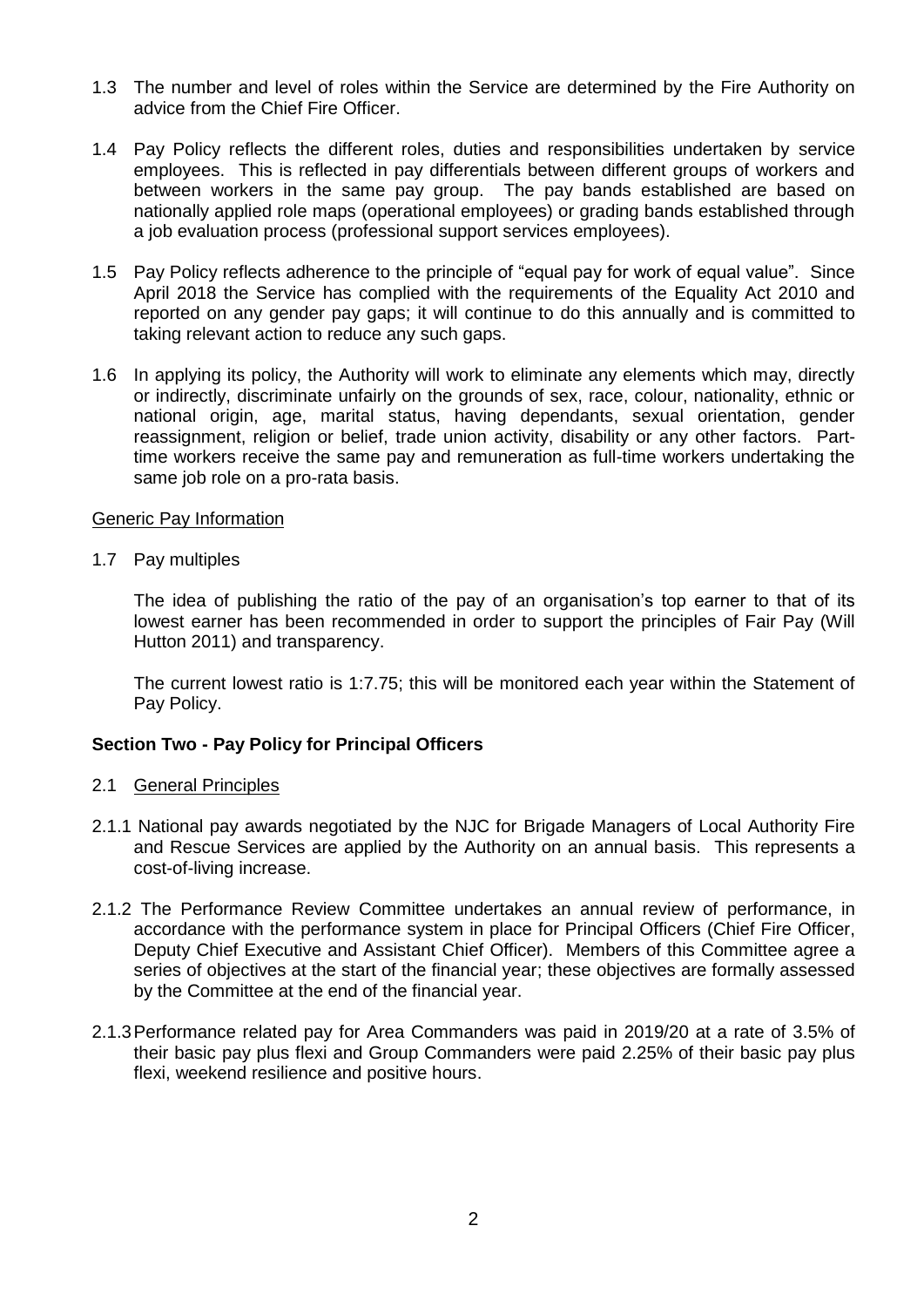## 2.2 Establishing the Pay of the Chief Fire Officer

- 2.2.1 The base salary for the Chief Fire Officer role at Cambridgeshire Fire and Rescue Service is currently set at £148,583 per annum. This is established through a local pay review, details of which are set out below.
- 2.2.2 Additionally a car is provided for operational and business use and where applicable, pension contributions are paid at the appropriate rates as detailed in paragraph 3.7.1.

# 2.3 Local Pay Review

2.3.1 In 2008 the Authority, through its Performance Review Committee, approved a methodology for the review of Principal Officer pay based upon a comparator for the role of Chief Fire Officer. The review compared the pay levels of fire and rescue authorities and established a benchmark salary. This was updated in 2016 when the current Chief Fire Officer was appointed. In 2019/20, the Performance Review Committee approved a 2% cost of living pay increase.

# 2.4 Other Principal Officer Pay

- 2.4.1 The Authority has established a policy that Principal Officer roles below that of Chief Fire Officer are paid as follows:
	- Deputy Chief Executive £129,543
	- Assistant Chief Fire Officer £120,842

Salaries of newly appointed Officers will be reviewed and determined in line with the conditions of the local pay review.

- 2.5 Publication of Principal Officer Pay
- 2.5.1 Details of Principal Officer Pay are published on the Cambridgeshire Fire and Rescue Service internet site and can be found by clicking on the section Home – Transparency – Senior Officer Pay.

## 2.6 Principal Officer – Internal Pay Comparators

- 2.6.1 In 2019/20, the lowest paid role within the Service was £19,171 (full time equivalent); the highest paid role within the Service was £148,583. The Service does not have a policy of direct correlation between the highest and lowest paid roles (it does not apply a pay multiple in establishing Principal Officer pay).
- 2.6.2 The ratio of pay between the highest paid employee of the Service is set out in paragraph 1.7 above.
- 2.6.3 The pay, including rota allowances, of the most senior officer below Principal Officer (Area Commander) is 53% (with CPD) of Chief Fire Officer pay.
- 2.6.4 The pay of the most senior professional support services role below Principal Officer is 41% of Chief Fire Officer pay.
- 2.6.5 It should be taken into account that the salaries of Principal Officers and other flexible duty officers include an allowance for the associated additional responsibility and hours of work required to provide duty cover on a 24/7, 365 basis.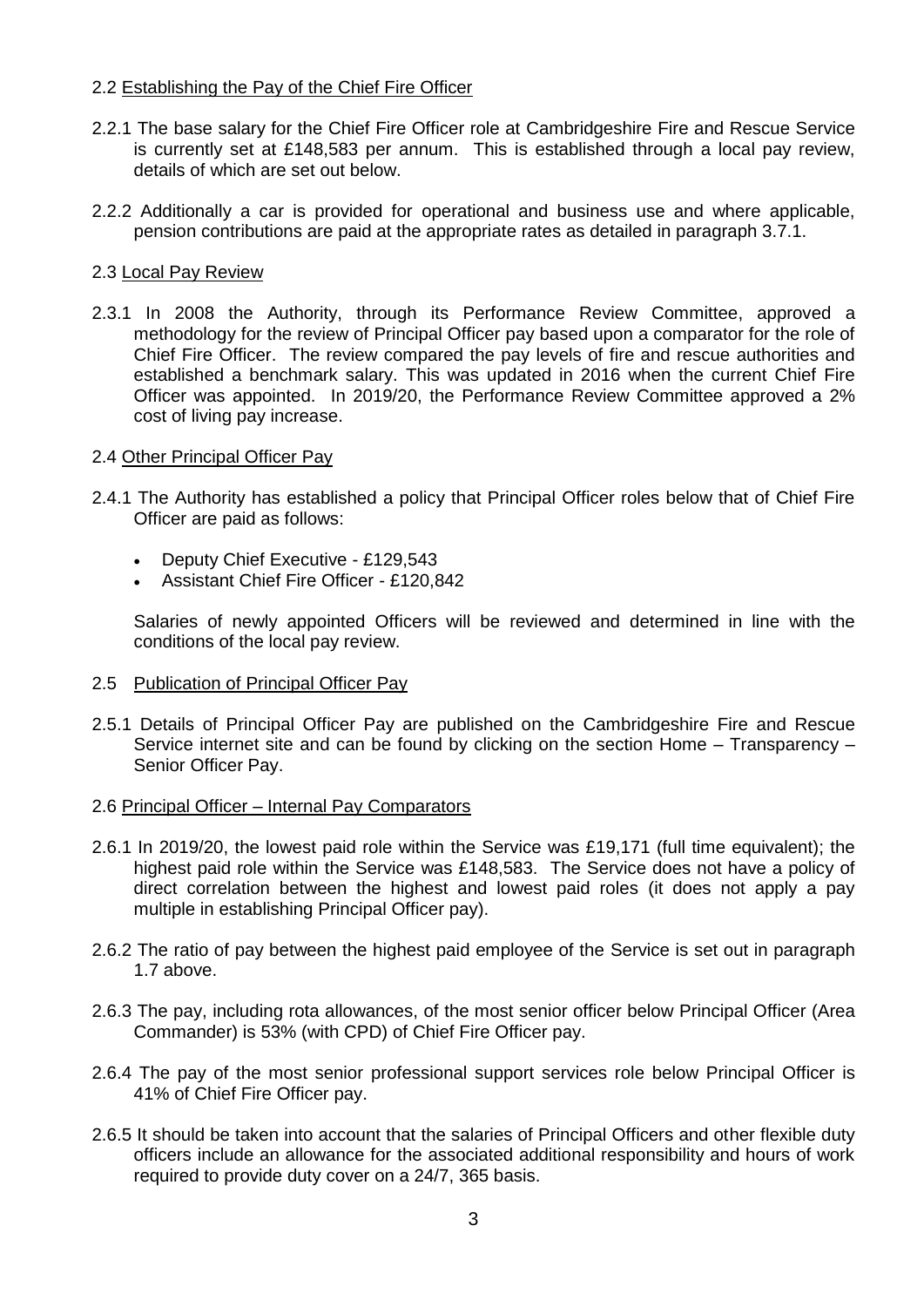# 2.7 Severance Payments

2.7.1 Principal Officers are subject to the same severance arrangements as other service employees; these are set out in more detail in Section 6.

# **Section Three - Pay Policy for Firefighters**

- 3.1 This policy applies to wholetime and On-Call firefighters and combined control staff.
- 3.2 National pay awards negotiated by the NJC for firefighters of Local Authority Fire and Rescue Services are applied by the Authority on an annual basis. This represents a costof-living increase. A 2% pay award was applied by the NJC for Local Authority Fire and Rescue Services in 2019/20.
- 3.3 Pay is based upon the role undertaken and the stage of competence of each individual for example, trainee, in development and competent.
- 3.4 A formal assessment of individuals is undertaken at each stage of development before moving to the next salary level. Maintenance of competence is a requirement at all levels of the Service and is reviewed annually.
- 3.5 Progression between roles is subject to a competitive selection process.

## 3.6 **On-Call Duty System**

3.6.1 Employees employed on the On-Call duty system are paid an annual retaining fee based on their availability and receive subsequent payments based on attendance at incidents and other activity including attendance at drill nights, disturbance fees, turnout fees, attendance and training fees, other authorised duties and compensation for loss of earnings. All payments are made in line with nationally agreed pay scales and rates.

## 3.7 **Other Allowances and Payments**

- 3.7.1 Pension contributions. The Service makes an employer contribution to the Firefighters Pension Scheme of 37.3% of salary (1992 scheme), 27.4% of salary (2006 scheme) or 28.8% of salary (2015 scheme). The employee made a contribution in 2019/20 of between 11% and 17% (1992 scheme), 8.5% and 12.5% (2006 scheme) or 11% and 14.5% of pensionable pay for the 2015 scheme. Combined control staff contributions are detailed at section 4.6.1.
- 3.7.2 Flexible duty payment. Under national conditions of service, a flexible duty payment is made to Station Commanders, Group Commanders and Area Commanders who provide flexible duty cover on a 24/7 rota basis and who are available to attend emergency incidents when required and provide Duty Officer cover. This is paid at an allowance of 20% of base salary.
- 3.7.3 Area Commander rota payment. Under local arrangements, Area Commanders are paid an additional 9% for additional responsibilities carried out under their shared operational duties rota with Bedfordshire Fire and Rescue Service.
- 3.7.4 Acting up. An allowance is paid on a daily basis where employees temporarily undertake the duties of a higher graded role. This is paid at the rate applicable to the role being undertaken; employees must be qualified to undertake the higher level role.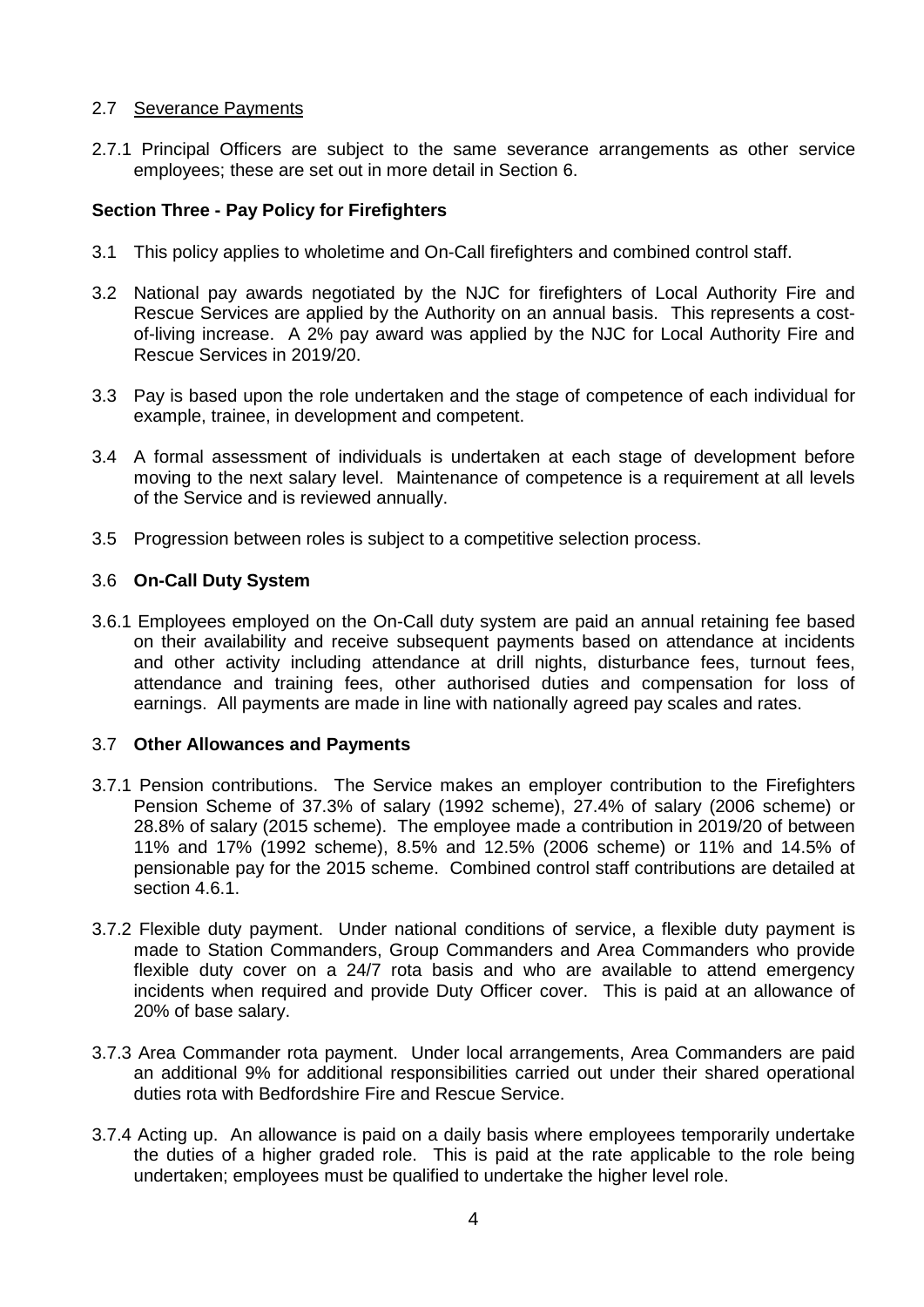- 3.7.5 Overtime rates. These are paid for roles below Station Commander at time and a half or double time on public holidays or time may be granted in lieu at the appropriate enhanced rate. We also pay pre-arranged overtime which would be at single time for CFRS meetings and voluntary development training courses or overtime rates for mandatory critical need courses.
- 3.7.6 Detachments. We pay overtime for travelling time for standby duties (when operational employees are required to provide cover at other stations) based on a matrix depending on station travelled to.
- 3.7.7 Recall to duty. These are paid at a minimum of three hours at double time rates.
- 3.7.8 Continuous Professional Development Payment (CPD). Under national conditions of service, a CPD payment is approved annually on an individual basis for employees with more than five years of service (since attaining competence in role). It is an annual payment of £594 for wholetime and for On-Call it is pro-rata based on availability (100%/75%/50%/25%). The payment is made by application and authorised at a middle or senior management level. To be eligible, an individual must demonstrate evidence of CPD over and beyond that required for competence and have a good attendance, performance and disciplinary record.
- 3.7.9 Additional Responsibility Allowance (ARA). We pay Training Centre employees 5% of basic pay (non pensionable) for providing weekend training courses. We also pay Officers with a HDIM qualification £500 per annum (paid monthly) and Firefighters with the 'Safe to Ride' qualification £500 per annum (paid monthly). We pay On-Call Watch Commanders for additional administration duties, equivalent to one hour per week (paid monthly).
- 3.7.10 Local resilience payment. A local payment is made for employees, at Station/Group Commander level, volunteering to provide operational cover for periods when the Service struggles to provide an operational response owing to external factors for example, industrial action, flu pandemic. Current payments are £1,025.51 per person per annum.
- 3.7.11 Travel allowance. A local allowance to cover additional travel costs when an operational employee is compulsorily transferred to another work base including substantive and temporary promotion. A payment is made of the difference in mileage undertaken and is paid for four years (compulsory transfer). We also pay our professional support service employees an excess travel payment for the mileage as well as a travelling time allowance.
- 3.7.12 Reimbursement of medical fees. This only applies to employees whose service commenced before November 1994. The reimbursement of fees covers dental, optical and prescription fees and is paid at NHS rates.
- 3.7.13 Holiday Pay. Any entitlement to holiday pay will be paid annually.

## **Section Four - Pay Policy for Professional Support Services Roles**

- 4.1 This policy applies to employees covered by the NJC for Local Government Services and includes all non-operational staff.
- 4.2 National pay awards negotiated by the NJC for Local Government Services are applied by the Authority on an annual basis and represent a cost-of-living increase. A 2% pay award was applied by the NJC for Local Government Services from 1 April 2019 to 31 March 2020 (except those on Hay pay scales, see Paragraph 4.5).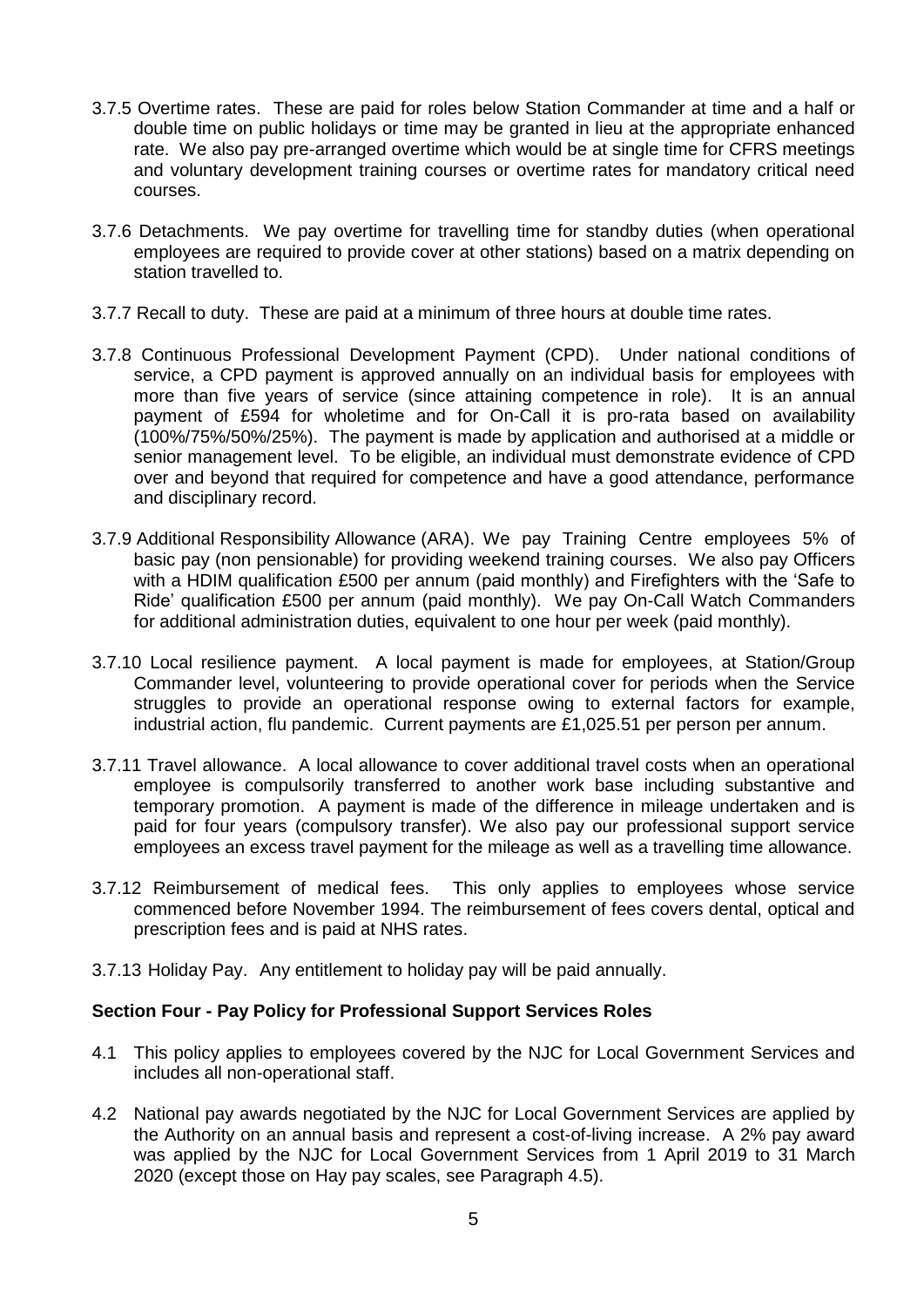- 4.3 The pay structure is aligned to a spinal column point system. Spinal column points are configured into groups to provide incremental pay points. The incremental rises occur on 1 April and employees progress incrementally through their respective grade until they reach the maximum point.
- 4.4 Starting salary may be uplifted along the incremental structure if experience and knowledge warrant this approach. Starting salary on management band scales (which typically cover 30 scale points or more) may exceptionally be uplifted beyond the top of the lower quartile, if experience and market pressures warrant this, at the discretion of the relevant Chief Officer. Where this is the case, justification for this will be recorded by the recruitment team. Movement between grades is through a competitive selection process.
- 4.5 Cambridgeshire Fire and Rescue Service apply the Hay analytical job evaluation process that systematically ranks each job objectively and fairly. The Hay Group evaluation system is a recognised best practice, non-discriminatory method of ranking jobs against a predetermined scale. The evaluation process assesses all roles and allocates an appropriate grade according to the duties and responsibilities undertaken. Employees may apply for a review of their grade where permanent, substantial and material changes have increased the level of duties and responsibilities attached to their role. Any substantive changes to grade or pay scale must be authorised by the Deputy Chief Executive.

# **4.6 Other Allowances and Payments**

- 4.6.1 Pension contributions. The Service makes an employer contribution of 18.6% of salary for all members of the Local Government Pension Scheme. The employee will make a contribution of between 5.5% and 12.5% of pensionable pay depending on their salary band.
- 4.6.2 Additional responsibility. An allowance, at the discretion of the Deputy Chief Executive, may be requested and paid if an employee is required to fill a higher level role.
- 4.6.3 Honorarium. A discretionary payment may be made, with the approval the Deputy Chief Executive, for duties undertaken outside of the normal job requirements for an extended period of time.
- 4.6.4 On-Call. Employees required to attend work outside of normal office hours or to be on-call are paid an allowance depending on the nature of the arrangements.
- 4.6.5 Disturbance. An allowance is paid when an employee is required to move work location (see also Paragraph 3.7.11).
- 4.6.6 Holiday Pay. Any entitlement to holiday pay will be paid annually.

#### **Section Five - Policy on Re-engagement and Pension Abatement**

- 5.1 This applies where individuals retire from the Service, draw pension benefits and are subsequently re-engaged into the same or other role with Cambridgeshire Fire and Rescue Service. The policies set out below apply to all employees; re-engagement of Principal Officers is subject to Fire Authority consideration and approval.
- 5.2 The Service operates a Re-engagement Policy, which has been authorised by the Authority, for operational employees. This permits re-engagement if there is a tangible benefit for public safety. During any period of re-engagement the employee has full